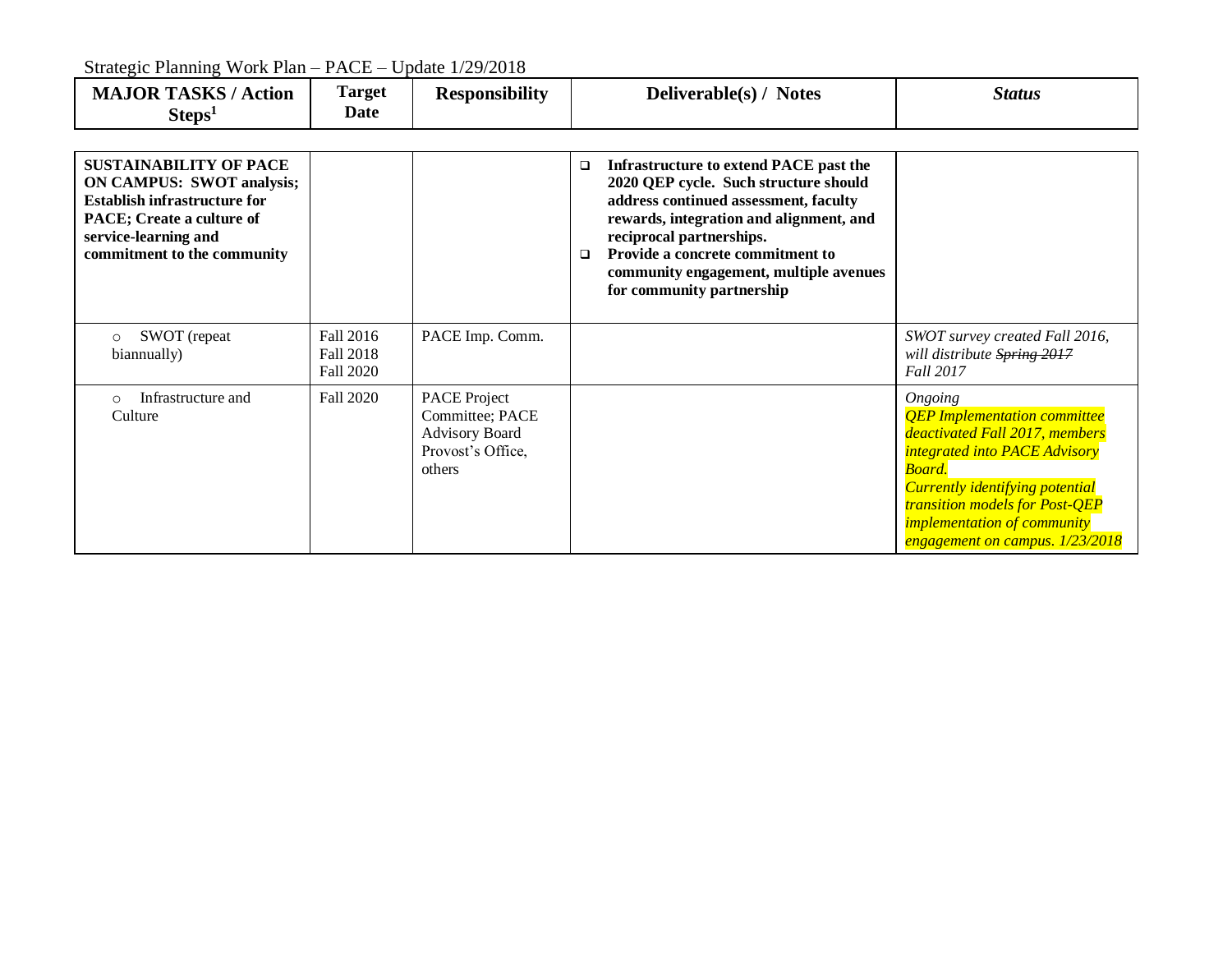Strategic Planning Work Plan – PACE – Update 1/29/2018

| <b>MAJOR TASKS / Action</b><br>Steps <sup>1</sup>                                                                                                                                                                                                                                                                 | <b>Target</b><br><b>Date</b>                               | <b>Responsibility</b>        | Deliverable(s) / Notes                                                                                                                                                                                                                                                                                                                                                                   | <b>Status</b>                                                                                                                                                                                                                                                                                                                                                                                                                                                                                                                                                                                                                |
|-------------------------------------------------------------------------------------------------------------------------------------------------------------------------------------------------------------------------------------------------------------------------------------------------------------------|------------------------------------------------------------|------------------------------|------------------------------------------------------------------------------------------------------------------------------------------------------------------------------------------------------------------------------------------------------------------------------------------------------------------------------------------------------------------------------------------|------------------------------------------------------------------------------------------------------------------------------------------------------------------------------------------------------------------------------------------------------------------------------------------------------------------------------------------------------------------------------------------------------------------------------------------------------------------------------------------------------------------------------------------------------------------------------------------------------------------------------|
| <b>INTEGRATE WITH OTHER</b><br><b>UNIVERSITY INITIATIVES:</b><br>Develop a formalized means to<br>articulate the PACE course<br>experiences; Co-Curricular<br>portfolio; Create internal<br>clearinghouse of related<br>activities; Develop PACE<br>"independent study" course as a<br>"capstone" PACE experience |                                                            |                              | Identify academic community engagement<br>activities outside of PACE pipeline<br>PACE independent study would have its own<br>$\bullet$<br>"PACE" course designation, pre-requisites of<br>specific number of PACE-i-fied classes (as<br>tracked by Banner field)<br>What would be the "home" of the PACE<br>$\bullet$<br>course? can it be an elective in most/all majors<br>on campus? |                                                                                                                                                                                                                                                                                                                                                                                                                                                                                                                                                                                                                              |
| Clearinghouse<br>$\circ$                                                                                                                                                                                                                                                                                          | First build:<br>Fall 2016<br>Second<br>build: Fall<br>2017 | PACE Imp.; OITS              |                                                                                                                                                                                                                                                                                                                                                                                          | Survey from 2013 will be<br>updated and sent out to<br>Colleges in Spring 2017<br>*only partial return.<br><b>OITS</b> has released the<br>database for testing. Miller<br>will begin entering<br><b>engagements and work</b><br><b>further with OITS to develop</b><br>a batch upload feature<br><i><b>(rather than a one-</b></i><br>engagement-at-a-time entry<br>method) 1/23/18<br><b>Refreshed survey to be sent</b><br>out to all faculty inquiring<br>whether community<br><b>engagement is incorporated</b><br>into their course plans either<br>in or outside of PACE.<br><b>Survey to be sent by</b><br>2/1/2018. |
| Portfolio/record<br>$\circ$                                                                                                                                                                                                                                                                                       | <b>TBA</b>                                                 | PACE Imp., OITS<br>$\bullet$ |                                                                                                                                                                                                                                                                                                                                                                                          | <b>Plans are to use OrgSync,</b><br><b>purchased for use by</b><br><b>Student Affairs but should</b><br>also have a module to track                                                                                                                                                                                                                                                                                                                                                                                                                                                                                          |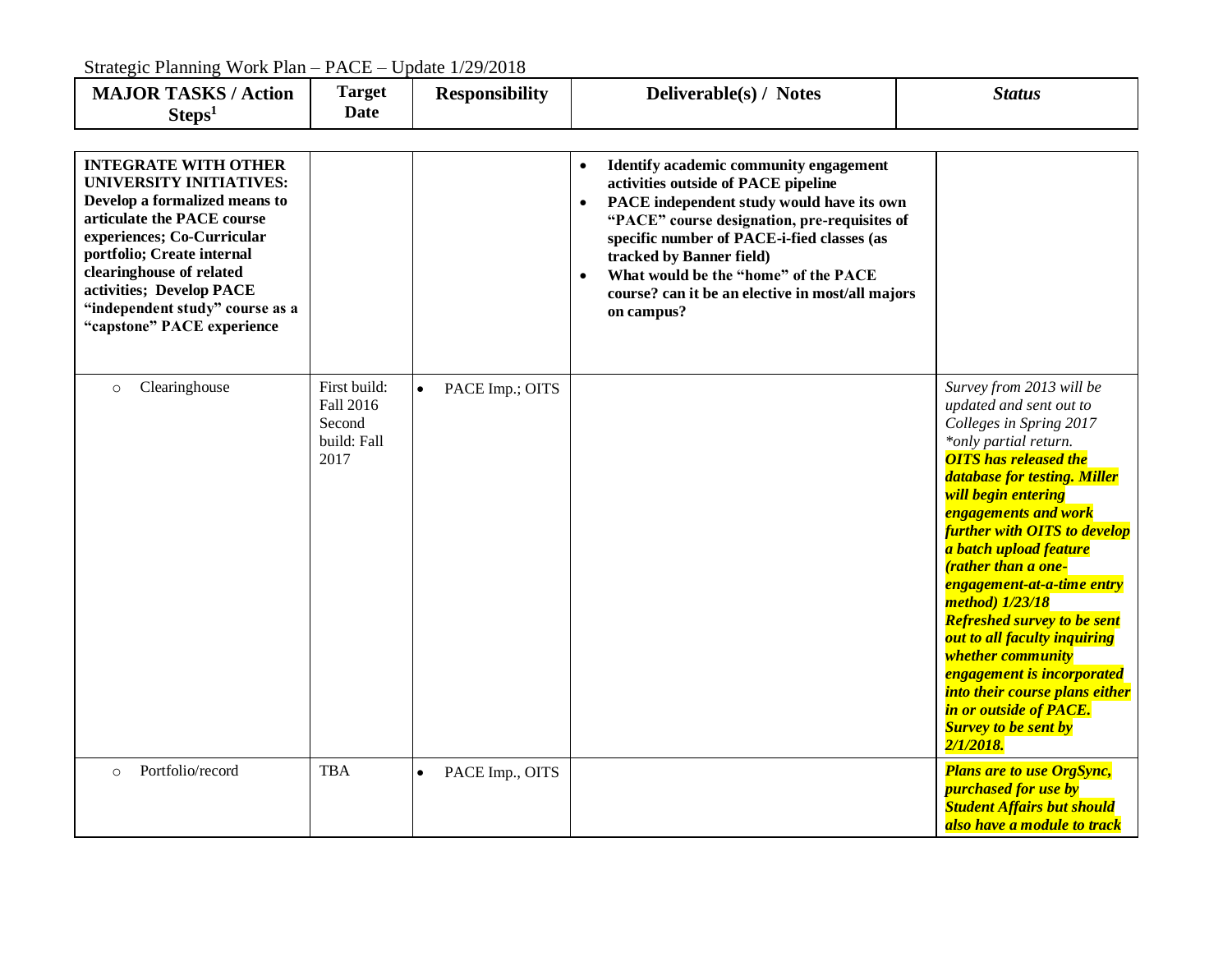Strategic Planning Work Plan – PACE – Update 1/29/2018

| <b>MAJOR TASKS/</b><br><b>Action</b><br>Steps <sup>1</sup> | $\mathbf{r}$<br>Target<br><b>Date</b> | <b>Responsibility</b> | Deliverable(s) $/$<br><b>Notes</b> | Status |
|------------------------------------------------------------|---------------------------------------|-----------------------|------------------------------------|--------|
|                                                            |                                       |                       |                                    |        |

|                                                                                                                                                                                                          |                                                  |           |                                                           |                                                                                                                                                                                                                                                                                                                                                                                                                                                                                                                                       | <i>academic community</i><br><b>engagement.</b> 1/23/2018                                                                                   |
|----------------------------------------------------------------------------------------------------------------------------------------------------------------------------------------------------------|--------------------------------------------------|-----------|-----------------------------------------------------------|---------------------------------------------------------------------------------------------------------------------------------------------------------------------------------------------------------------------------------------------------------------------------------------------------------------------------------------------------------------------------------------------------------------------------------------------------------------------------------------------------------------------------------------|---------------------------------------------------------------------------------------------------------------------------------------------|
| <b>Independent Study</b><br>$\circ$                                                                                                                                                                      | Propose: Fall<br>2017<br>Implement:<br>Fall 2018 | $\bullet$ | PACE Director,<br>Imp. Committee,<br><b>UCC</b>           |                                                                                                                                                                                                                                                                                                                                                                                                                                                                                                                                       | <b>Delayed - moved to Fall</b><br>2018 for proposal. Need first<br>to identify transition model<br>for PACE.                                |
| <b>FACULTY REWARDS AND</b><br><b>SUPPORT: Integrate common</b><br>language, university-wide,<br>rewarding promotion and<br>tenure credit for community<br>engagement; Develop PACE<br>research community |                                                  |           |                                                           | Awarding promotion/tenure/annual review<br>credit specifically for academic community<br>engagement both inside and outside of PACE.<br>Provide a model for related initiatives<br>To address publications arising from PACE<br>activities which are related to, but in different<br>journals, faculty research areas. Provide a model<br>for related initiatives<br>Clearinghouse for data access.<br>University level, College Level recognition for<br>academic community engagement activities both<br>inside and outside of PACE |                                                                                                                                             |
| P and T language                                                                                                                                                                                         | Spring 2017                                      | $\bullet$ | <b>Faculty Senate</b><br>and appropriate<br>subcommittees |                                                                                                                                                                                                                                                                                                                                                                                                                                                                                                                                       | Draft/Send to FAC Spring<br>2017<br>*on FAC April 7 agenda<br><b>Update: stalled in FAC.</b><br><b>Last communication</b><br>December 2017. |
| <b>Research Community</b>                                                                                                                                                                                | Fall 2016                                        | $\bullet$ | PACE Imp.<br>Committee and<br>Director                    |                                                                                                                                                                                                                                                                                                                                                                                                                                                                                                                                       | Multiple faculty<br>presentations/submissions on<br>PACE course projects                                                                    |